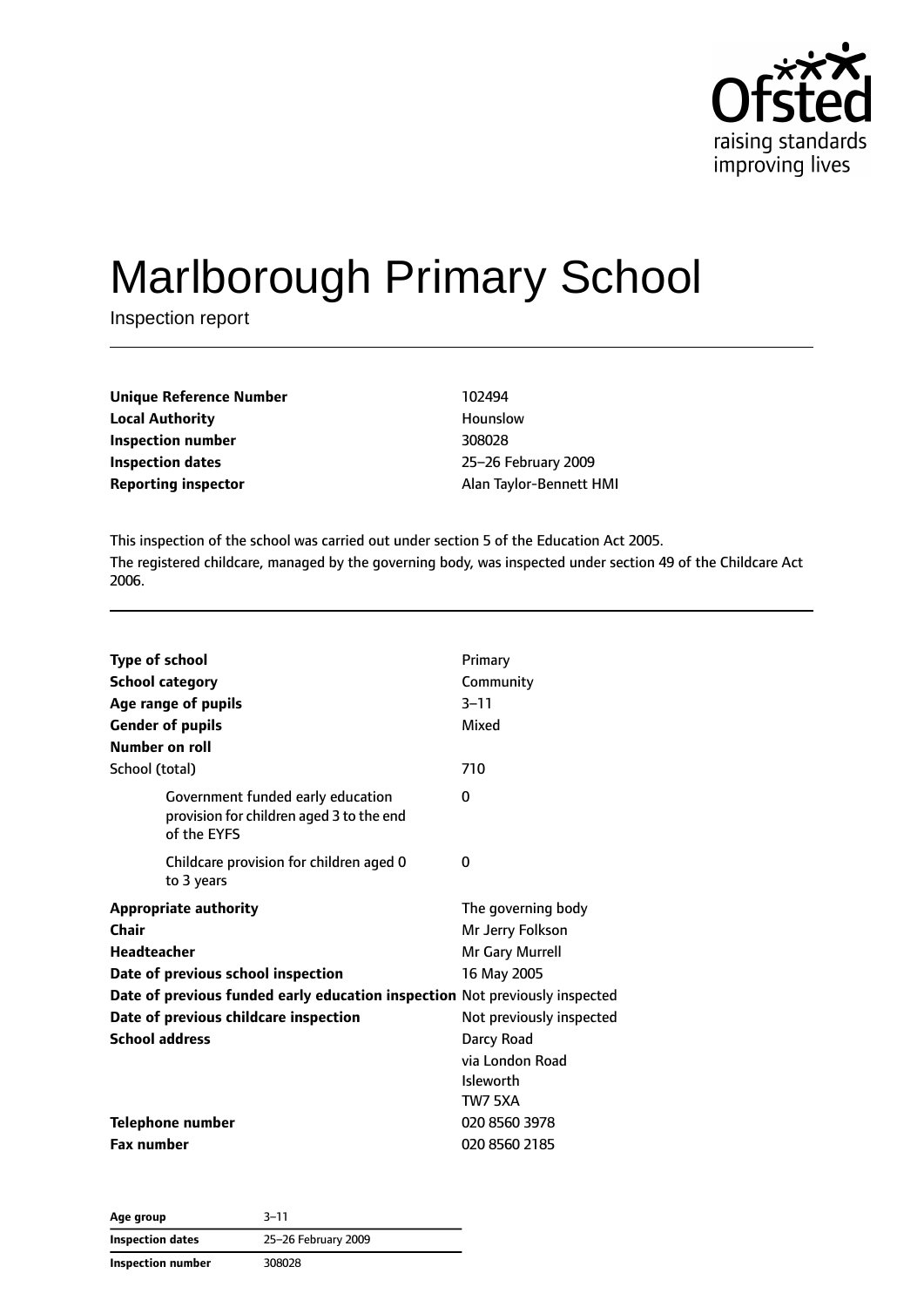.

<sup>©</sup> Crown copyright 2009

Website: www.ofsted.gov.uk

This document may be reproduced in whole or in part for non-commercial educational purposes, provided that the information quoted is reproduced without adaptation and the source and date of publication are stated.

Further copies of this report are obtainable from the school. Under the Education Act 2005, the school must provide a copy of this report free of charge to certain categories of people. A charge not exceeding the full cost of reproduction may be made for any other copies supplied.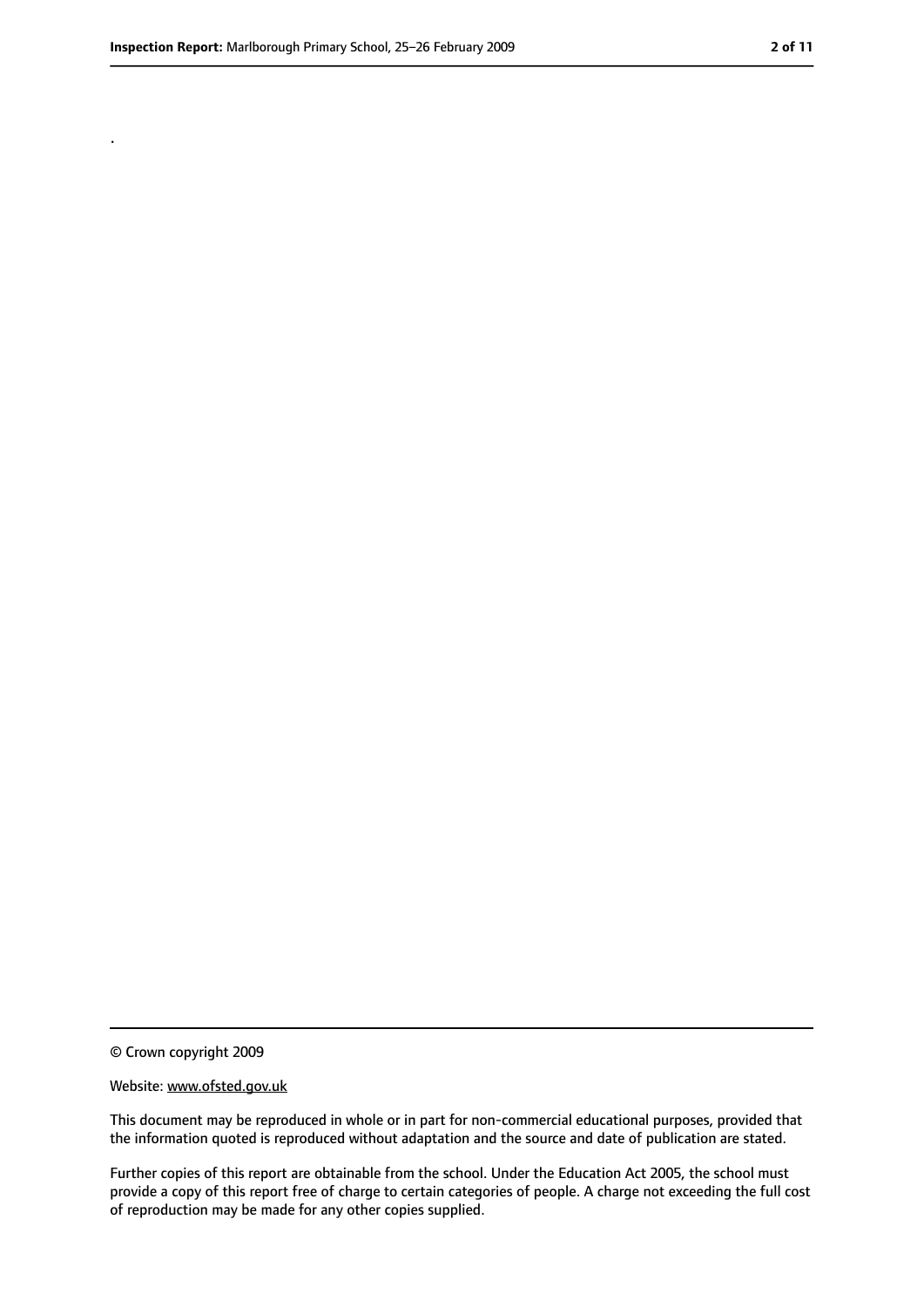### **Introduction**

The inspection was carried out by one of Her Majesty's Inspectors and three Additional Inspectors.

### **Description of the school**

Marlborough Primary School is a large, popular and oversubscribed school. The wide range of ethnic, social and economic backgrounds of its pupils reflects the culturally rich and diverse community it serves in Isleworth. It has a Nursery, and there is a Special Needs Unit for children with Specific Learning Difficulties. A separately managed provision, called Marlborough Minders, provides extended care provision before and after school and in the school holidays.

#### **Key for inspection grades**

| Grade 1 | Outstanding  |
|---------|--------------|
| Grade 2 | Good         |
| Grade 3 | Satisfactory |
| Grade 4 | Inadequate   |
|         |              |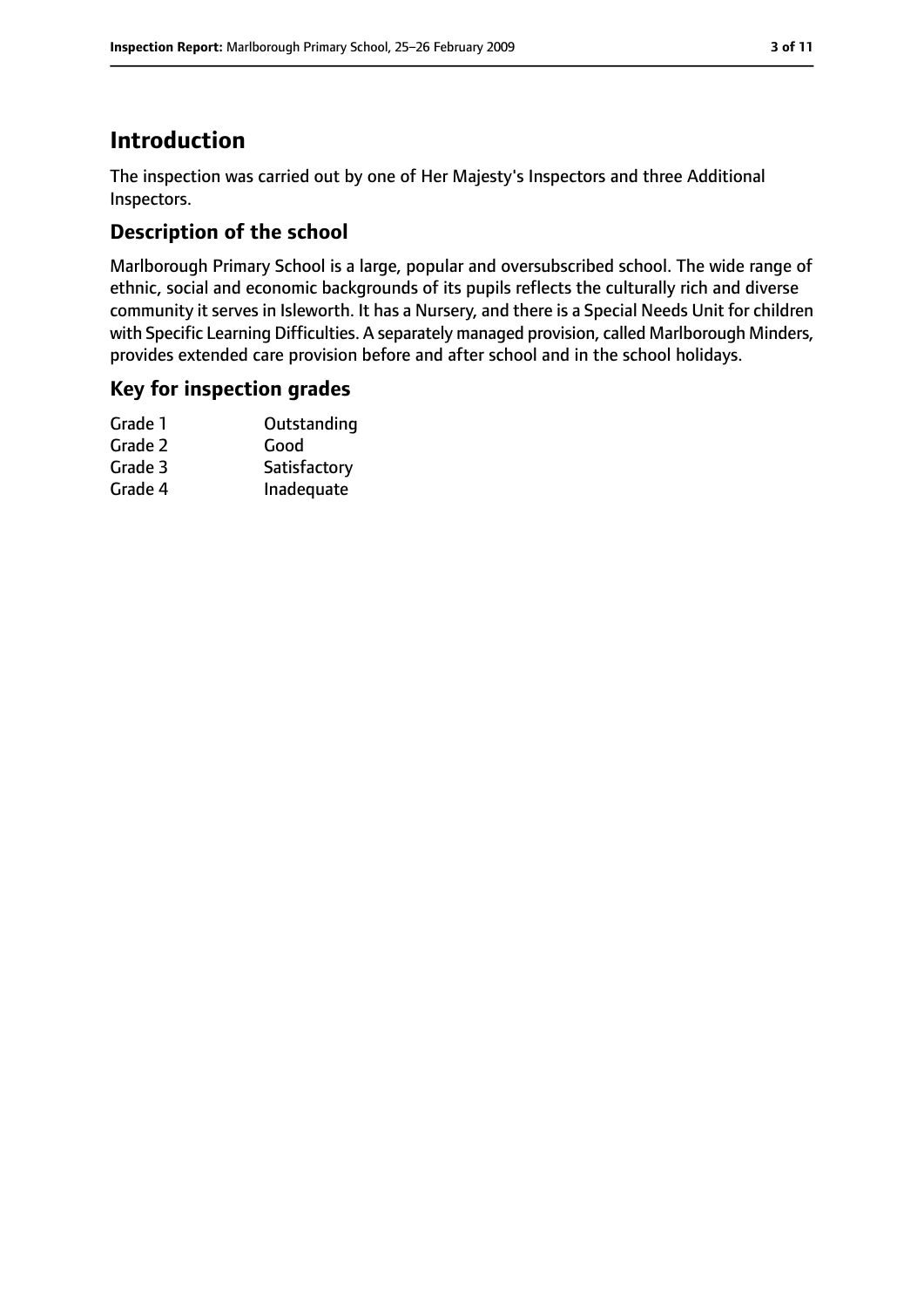### **Overall effectiveness of the school**

#### **Grade: 2**

Marlborough Primary School provides a good quality of education for its pupils. It is a happy school where children enjoy learning. The children's very positive attitudes enable them to work well with each other and with their teachers, and to make good progress. They are confident learners. For example, Year 6 pupils were observed in a lesson on rationing during and after the Second World War not only answering the teacher's questionsimaginatively and with evident interest, but also raising perceptive questions of their own which they then discussed with each other. Behaviour in the school is outstanding and there is an atmosphere of trust and support. One pupil represented the views of many in saying, 'If you have a problem, the teachers are really nice and help you.'

This ethos is a consequence of the strong leadership the school has enjoyed for some years, and the current headteacher's clarity of vision and the way he communicates the school's values. He and his staff reinforce exemplary behaviour and good standards of work with praise, and manage the sometimes complex individual needs of pupils with care and skill. Teaching is good and there is a clear emphasis on supporting children's progress in all lessons, which leads to successful outcomes. However, too few of the most able pupils achieve the highest levels in national tests in writing and mathematics at the end of Key Stage 2. The leadership and management team of the school responded effectively to issues raised in the previous inspection report and continue to show a good capacity to improve outcomes for pupils. Although assessment systems have been refined recently, they do not make enough use of National Curriculum measures of progression. Consequently, teachers' planning and marking do not indicate consistently and clearly enough how pupils may improve their performance. The school's accurate sense of its own strengths and development priorities means that it is aware of these issues, and it is taking appropriate action.

There is a very strong sense of community within the school. There are also some strong and effective links with other local schools and community groups, and these enrich pupils' experiences. It is in the early stages of reaching out and investigating how it can more effectively contribute to community cohesion locally.

#### **Effectiveness of the Early Years Foundation Stage**

#### **Grade: 2**

Staff have created a rich and stimulating learning environment in the Early Years Foundation Stage, and a wide range of activities is provided for children. Welfare is given a high priority and, as a result, children feel very secure. They are confident learners and enjoy their first experiences of school life. Given their below-average starting points, children make good progress and they reach average standards by the end of Reception year. The progress of those who are learning English as an additional language is especially good. Children's reading and writing skills are less well developed than is usually the case when they join the school, but they make good progress with their literacy skills during their time in Early Years Foundation Stage. There is a good balance of teacher-directed activities and those that children choose themselves. Early years practitioners are well trained and they effectively promote learning, when, for example, they encourage children to reflect on their play activities. Resource provision is outstanding, and materials and equipment are thoughtfully organised and easily accessible to children. The outdoor area is well developed and enhances the curriculum.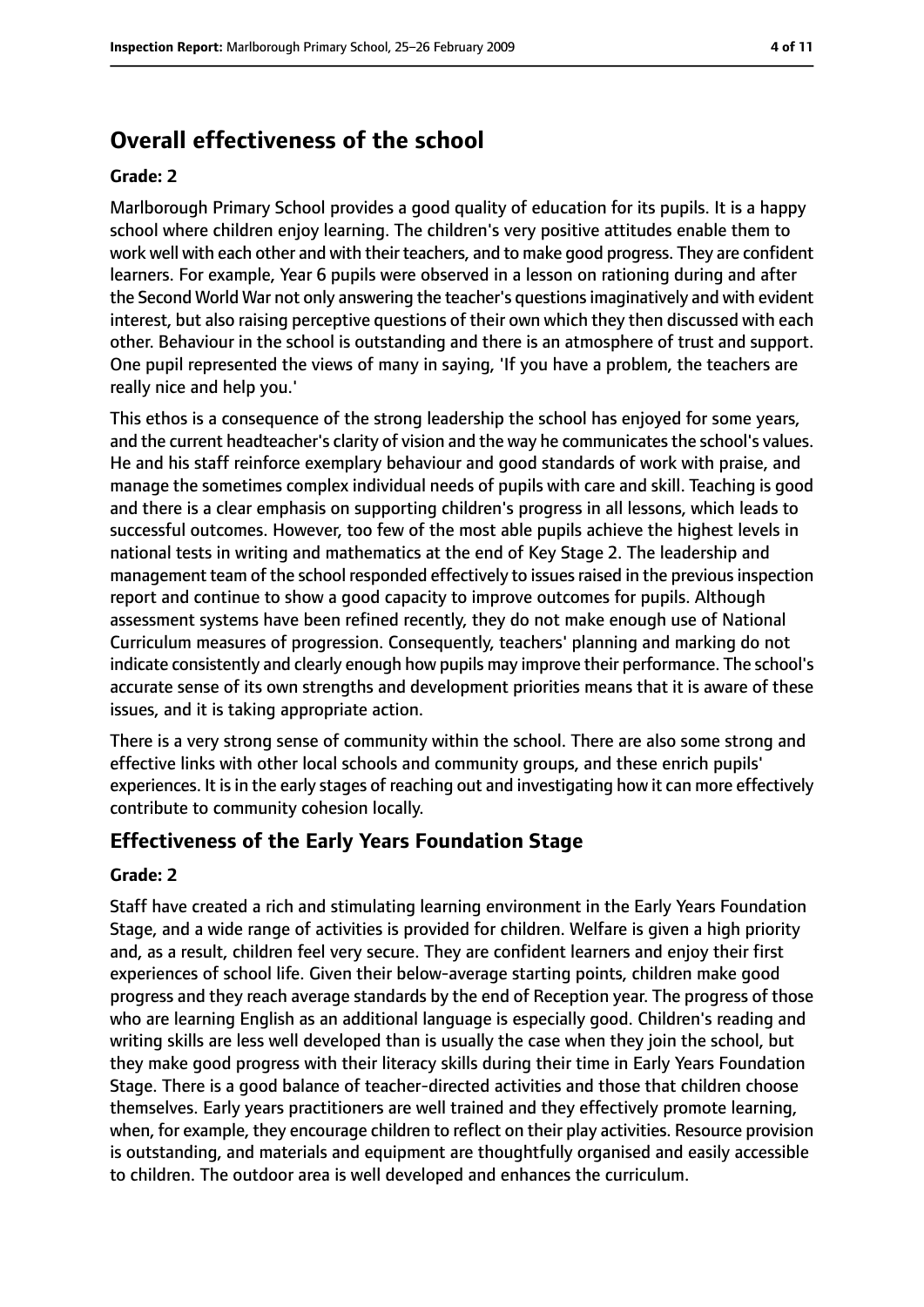There are close partnerships with parents and external agencies and these ensure that the needs of all children, including those who have learning difficulties and/or disabilities, are met. Children's personal, social and emotional skills are outstanding. They behave very well and have positive relationships with adults and other children. Assessments are rigorous but are not used consistently to plan next steps in children's learning. Because of this, more able children do not consistently receive work that is of an appropriate level of challenge. The interim arrangements to lead and manage the area ensure that good progress and good provision are being maintained.

#### **What the school should do to improve further**

- Continually monitor individual learners' standards in English, mathematics and science against the National Curriculum framework, so that teachers' planning and marking supports the progress of pupils.
- Increase the number of more-able students achieving Level 5 in writing and mathematics.

### **Achievement and standards**

#### **Grade: 2**

Pupils achieve well over their time at the school. They enter the Early Years Foundation Stage with skills and knowledge that are slightly below those seen nationally and by the end of Key Stage 1 standards are above average in many respects. This is because good progress is made during the Early Years Foundation Stage and Key Stage 1. By the time they reach the end of Key Stage 2 pupils are attaining well above the standards reached normally by 11-year-olds, which means that the progress of older pupils is very good. All groups of pupils make equally good progress. Those with learning difficulties and/or disabilities do well because of the help and encouragement they receive from their teachers and the good specialist support provided. One parent commented, 'My child has special needs and the school is doing wonders for him.' Science is a significant strength in the school. Pupils make consistently very good progress in this subject and reach a high standard by the end of Key Stage 2. The overall standard of pupils' work in mathematics at the end of Year 6 has been consistently above average over recent years and pupils' performance in English has improved significantly over this time. However, too few of the most-able pupils achieve a Level 5 standard of writing in English, and Level 5 in mathematics in the end of Key Stage 2 tests.

### **Personal development and well-being**

#### **Grade: 1**

Pupils' behaviour is outstanding in lessons and around the school. They play amicably during break times and there are strong friendships between those from different ethnic groups and cultural backgrounds. Pupils enjoy lessons and have very positive attitudes to learning. Relationships between adults and pupils are characterised by mutual respect. Pupils know that they can talk to adults if they have any personal concerns. One pupil remarked, 'Teachers are our best friends and we can talk to them about everything.' Pupils love coming to school. However, attendance is only satisfactory because some families take holidays for longer than may be authorised during term times. Pupils' spiritual, moral, social and cultural development is outstanding. Assemblies are spiritually uplifting and give good moral guidance to pupils. Celebrations of festivals, Black History Month, and religious education, art and literature from other societies all help to enrich pupils' cultural development. Pupils say they feel very safe in the school and say, 'There is no bullying here at all.' Pupils adopt healthy lifestyles and take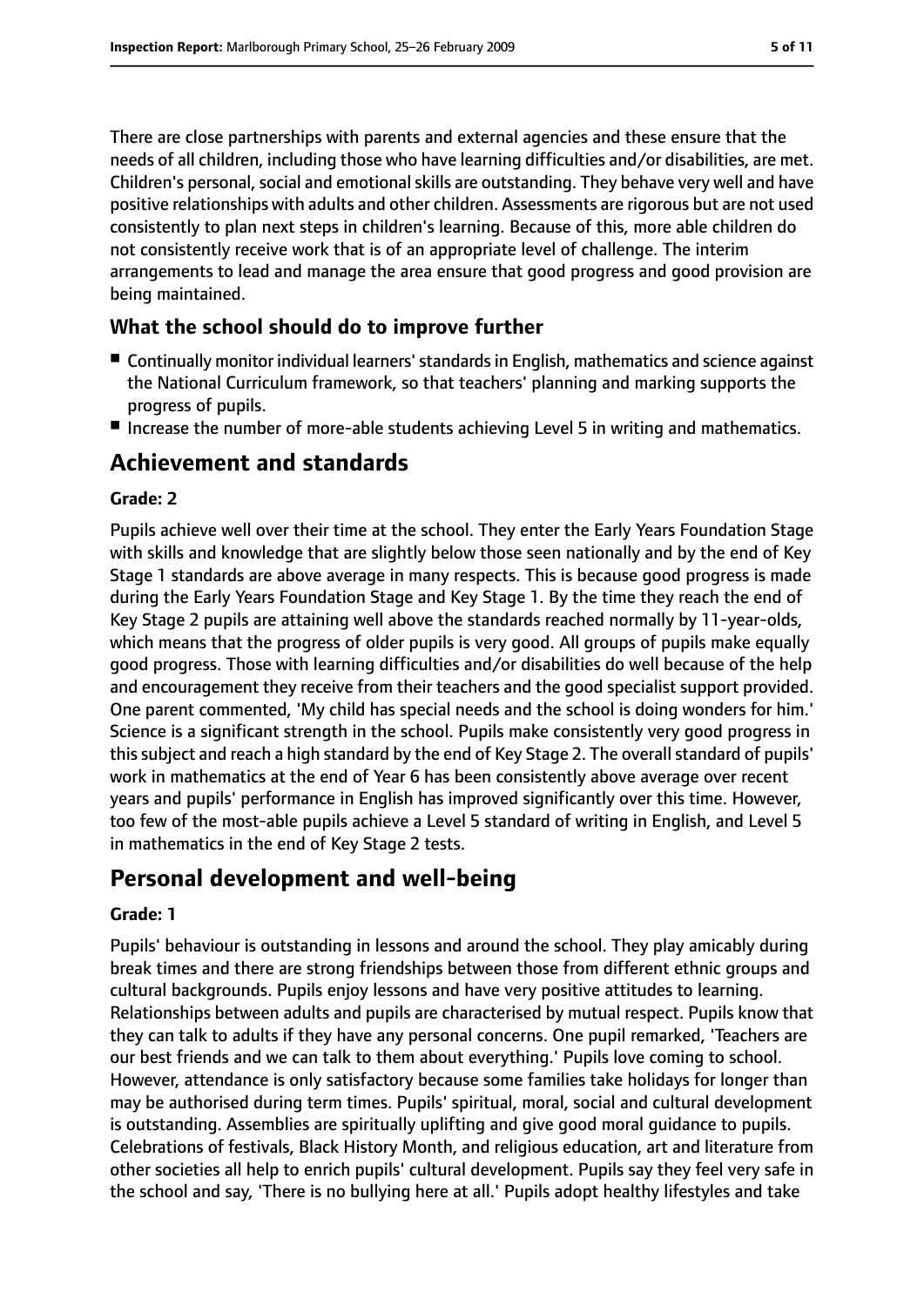part enthusiastically in a range of sports through, for example, the Marlborough College initiative. They understand the importance of good nutrition and know how to choose healthy lunches. Pupils respond to the many opportunities to take on responsibilities, such as play leaders and monitors for various jobs, with energy and enthusiasm. They carry out their responsibilities with pride and are very good role models for younger pupils. The school council is influential and has brought about good and useful changes in the school. Pupils contribute to the wider community through raising funds for charities and showing their musical talents. Pupils' good skills in numeracy and literacy, and good links with local secondary schools through the Marlborough College programmes, prepare them well for their future education.

## **Quality of provision**

### **Teaching and learning**

#### **Grade: 2**

Teaching in the school is good. Classrooms and corridors are vibrant, interesting and stimulating places for pupils. This has a positive impact on their learning by stimulating their curiosity. Relationships are a very strong feature of lessons and, as a result, pupils explore their ideas confidently and feel happy to show their enthusiasm for their learning. Pupils are given many opportunities to discuss their ideas during lessons and this has a positive impact on their language development. For example, in a Year 3 lesson pupils had in-depth and perceptive discussions about the differences between living in London and the Isle of Wight. Teachers explain lesson outcomes to pupils and, as a consequence, pupils understand what it is they are required to learn, and why. Interactive whiteboards and stimulating visual resources are used well to engage pupils, and teachers plan activities that involve pupils in practical learning. In a Year 2 literacy lesson, pupils put dramatic actions to the words they had chosen to describe fire. Pupils with specific learning needs, including those learning English as an additional language, make good progress due to very good adult support. Although teachers plan work that caters for pupils with different abilities, more-able learners are not always sufficiently challenged.

### **Curriculum and other activities**

#### **Grade: 2**

The curriculum is good and has some highly effective features. Themes are used to link subjects and make learning meaningful for pupils. The Marlborough College initiative, in which Key Stage 2 pupils chose from a range of learning opportunities, is an outstanding aspect of the curriculum. Courses offered include 'Green Fingers', 'Yoga' and 'Computer Animation'. These, and other courses, are very popular with learners and support their development in a range of ways. The way that literacy is taught enables pupils to transfer their skills readily across different subject areas. It is beginning to have a positive impact on the progress that pupils make in their writing. For example, Year 1 pupils were seen writing at impressive length in their learning logs about an 'Adventure up the Beanstalk'. Pupils with specific needs, including those who speak English as an additional language, have appropriate resources which enable them to make good progress. The good range of after school clubs, such as boxercise, gymnastics and cheerleading, contribute outstandingly to pupils' personal development and their adoption of healthy lifestyles.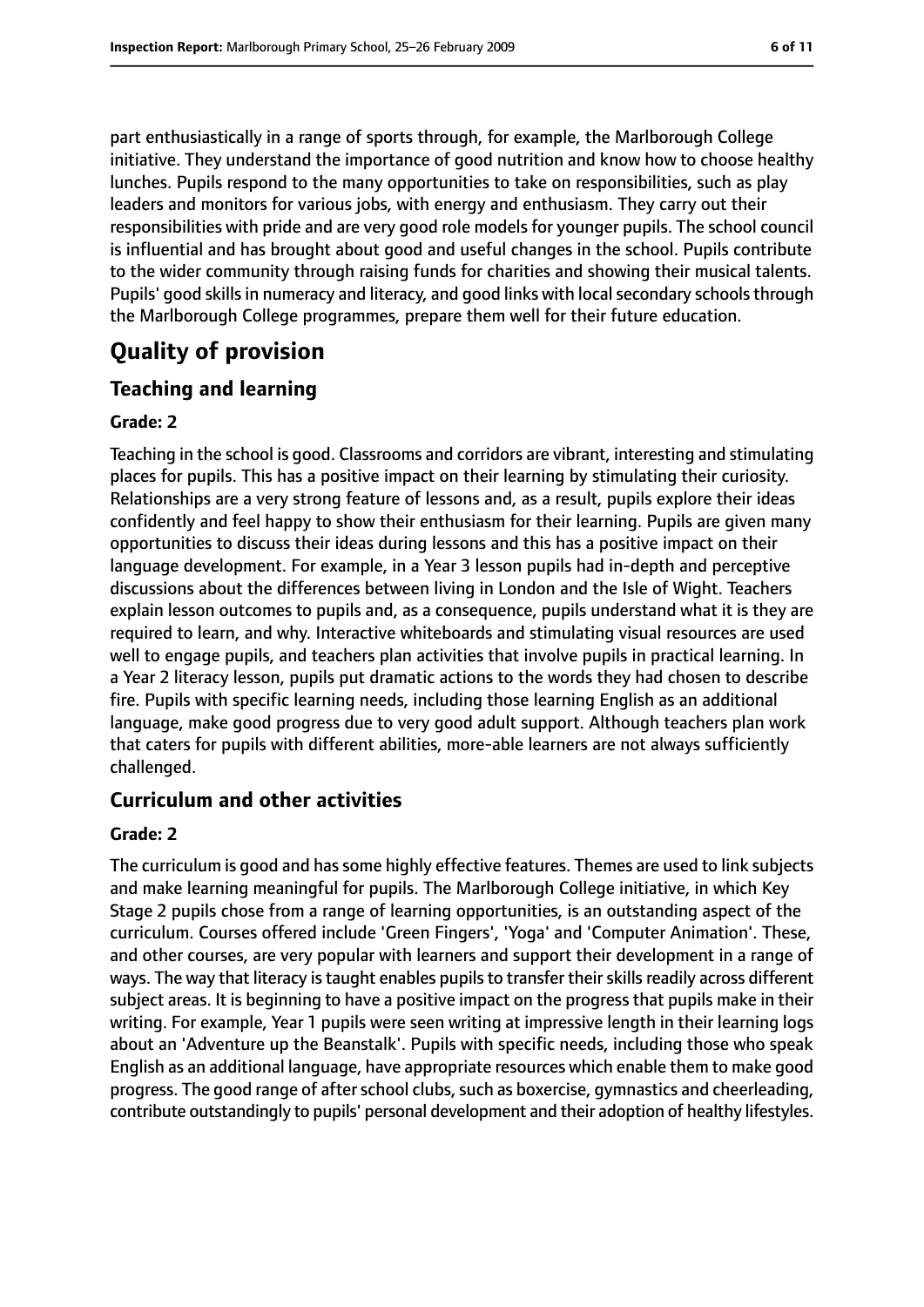#### **Care, guidance and support**

#### **Grade: 2**

Pastoral care is outstanding. The school has established strong links with external agencies to help ensure pupils are cared for and supported extremely well. The local authority's special unit, which is housed within the school, provides good support to its pupils to fully integrate their care and education alongside their peers. Child protection procedures are securely in place. There is a high emphasis placed on personal development and, as a result, pupils relate extremely well to each other. There are effective systems for managing behaviour and for monitoring attendance. Systems to track pupils' progress have improved since the last inspection but are not yet fully developed. The progress of pupils with learning difficulties and/or disabilities is supported effectively and they are helped to make good progress. Marking is thorough, but teachers do not consistently make it clear to pupils what they need to do next to improve their work.

#### **Leadership and management**

#### **Grade: 2**

The headteacher has a very clear vision for how the school will continue to improve, and he builds on its existing strengths with determination and passion. He and his senior team secure the commitment of all staff and enable them to work together imaginatively and effectively to an agreed set of priorities. For example, staff work in teams to develop specific aspects of the curriculum within the overall structure of the school development plan. The focus of the school's leadership over recent years has been developing pupils' enthusiasm for, and enjoyment of, their work. This has been successful and a very positive culture of learning has been established. Teaching is monitored rigorously by school leaders, and the steps that are taken to improve it are successful. Current assessment practice in the school does not always involve judgements of progress against National Curriculum levels. This means that there is not always consistency or clarity in the judgements teachers make about pupils' standards and progress. Governors are very well informed about the school and its strengths and development needs. They demonstrate a high level of commitment to contributing to the strong leadership of the school, and they use their skills and time effectively.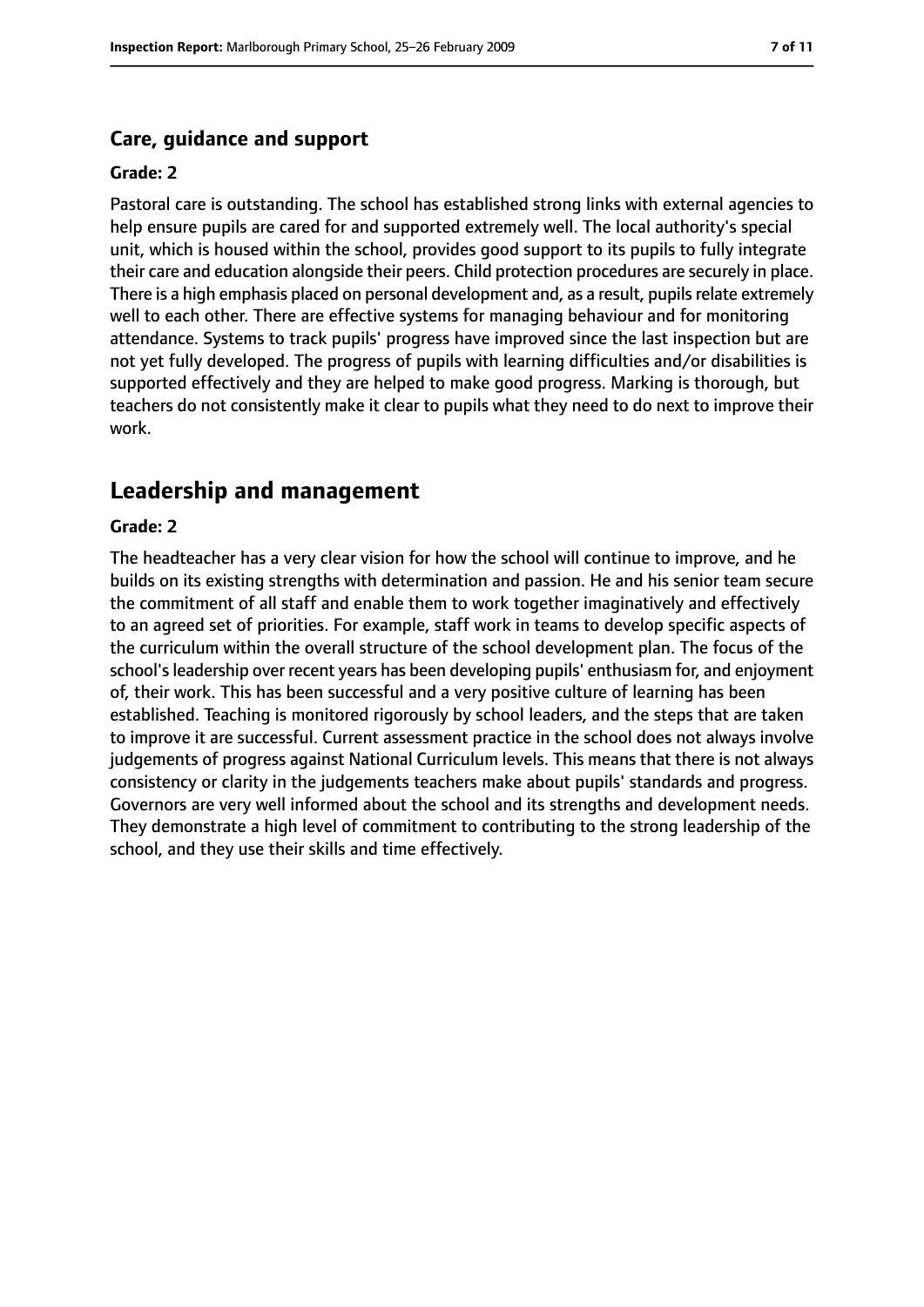**Any complaints about the inspection or the report should be made following the procedures set out in the guidance 'Complaints about school inspection', which is available from Ofsted's website: www.ofsted.gov.uk.**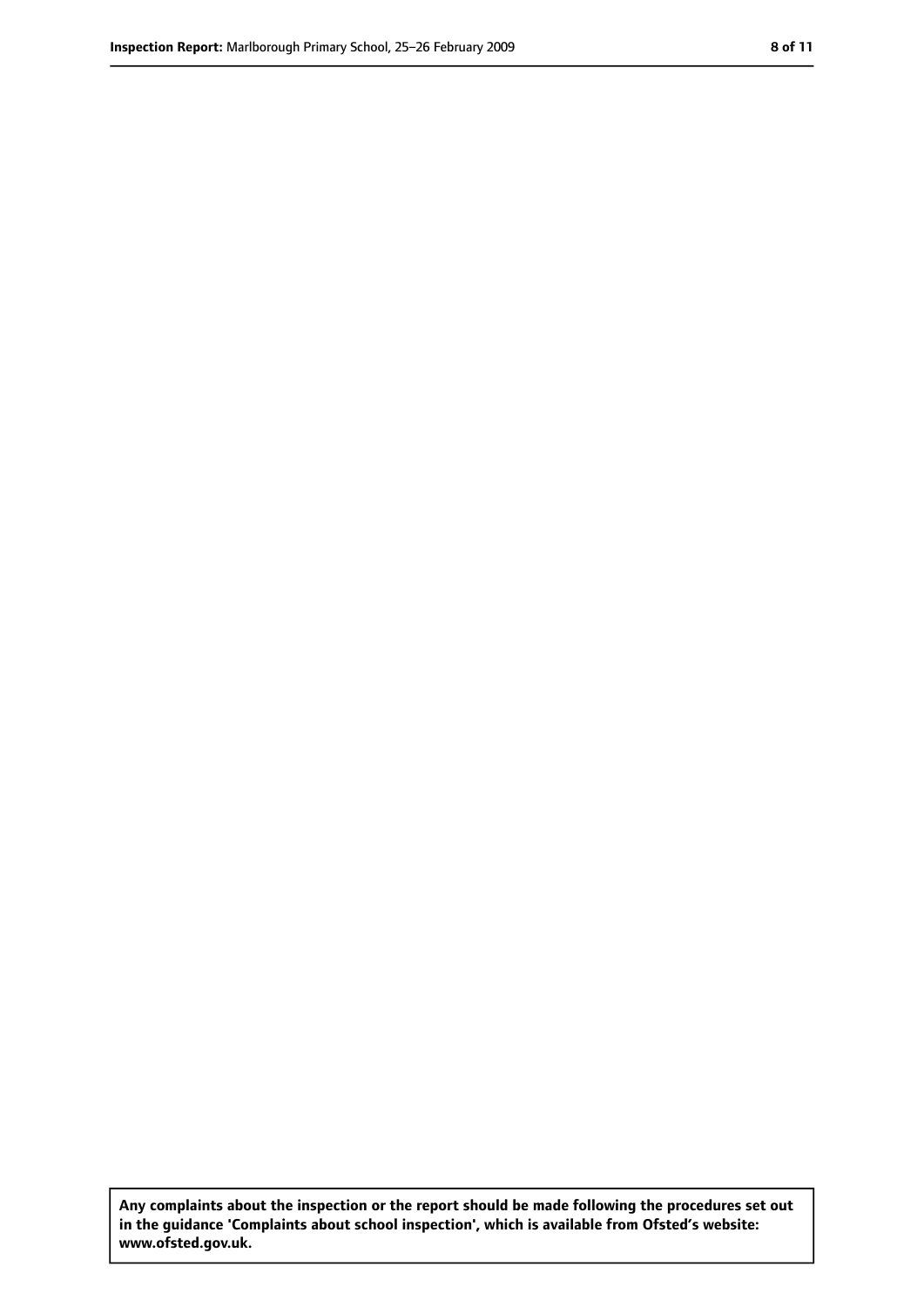### **Inspection judgements**

| Key to judgements: grade 1 is outstanding, grade 2 good, grade 3 satisfactory, and | School  |
|------------------------------------------------------------------------------------|---------|
| arade 4 inadequate                                                                 | Overall |

#### **Overall effectiveness**

| How effective, efficient and inclusive is the provision of<br>education, integrated care and any extended services in meeting the<br>needs of learners? |     |
|---------------------------------------------------------------------------------------------------------------------------------------------------------|-----|
| Effective steps have been taken to promote improvement since the last<br>inspection                                                                     | Yes |
| How well does the school work in partnership with others to promote learners'<br>well being?                                                            |     |
| The capacity to make any necessary improvements                                                                                                         |     |

### **Effectiveness of the Early Years Foundation Stage**

| How effective is the provision in meeting the needs of children in the<br><b>EYFS?</b>       |  |
|----------------------------------------------------------------------------------------------|--|
| How well do children in the EYFS achieve?                                                    |  |
| How good are the overall personal development and well-being of the children<br>in the EYFS? |  |
| How effectively are children in the EYFS helped to learn and develop?                        |  |
| How effectively is the welfare of children in the EYFS promoted?                             |  |
| How effectively is provision in the EYFS led and managed?                                    |  |

#### **Achievement and standards**

| How well do learners achieve?                                                                               |  |
|-------------------------------------------------------------------------------------------------------------|--|
| The standards <sup>1</sup> reached by learners                                                              |  |
| How well learners make progress, taking account of any significant variations<br>between groups of learners |  |
| How well learners with learning difficulties and/or disabilities make progress                              |  |

#### **Annex A**

<sup>&</sup>lt;sup>1</sup>Grade 1 - Exceptionally and consistently high; Grade 2 - Generally above average with none significantly below average; Grade 3 - Broadly average to below average; Grade 4 - Exceptionally low.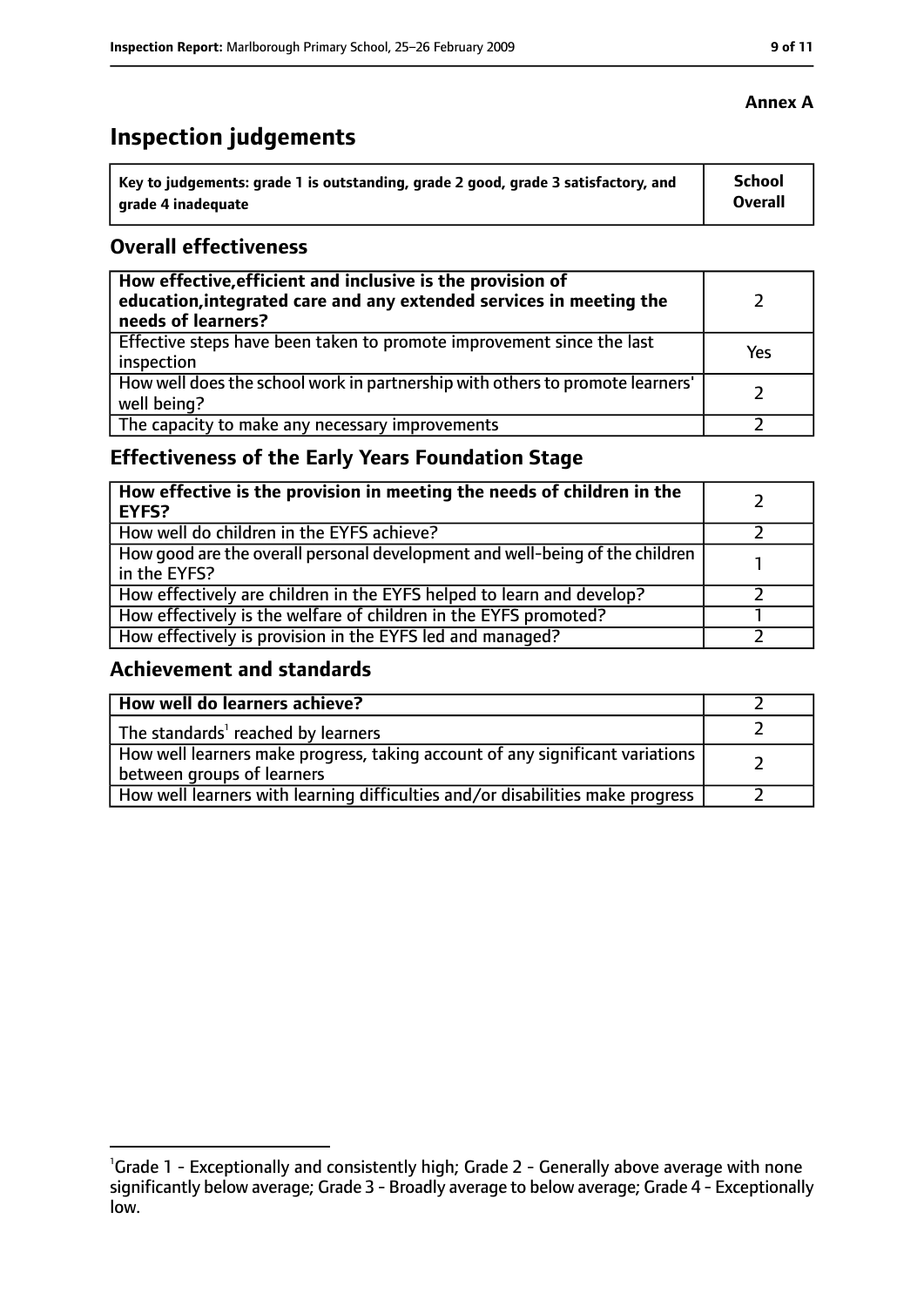### **Personal development and well-being**

| How good are the overall personal development and well-being of the<br>learners?                                 |  |
|------------------------------------------------------------------------------------------------------------------|--|
| The extent of learners' spiritual, moral, social and cultural development                                        |  |
| The extent to which learners adopt healthy lifestyles                                                            |  |
| The extent to which learners adopt safe practices                                                                |  |
| The extent to which learners enjoy their education                                                               |  |
| The attendance of learners                                                                                       |  |
| The behaviour of learners                                                                                        |  |
| The extent to which learners make a positive contribution to the community                                       |  |
| How well learners develop workplace and other skills that will contribute to<br>their future economic well-being |  |

### **The quality of provision**

| How effective are teaching and learning in meeting the full range of<br>learners' needs?              |  |
|-------------------------------------------------------------------------------------------------------|--|
| How well do the curriculum and other activities meet the range of needs and<br>interests of learners? |  |
| How well are learners cared for, quided and supported?                                                |  |

### **Leadership and management**

| How effective are leadership and management in raising achievement<br>and supporting all learners?                                              |     |
|-------------------------------------------------------------------------------------------------------------------------------------------------|-----|
| How effectively leaders and managers at all levels set clear direction leading<br>to improvement and promote high quality of care and education |     |
| How effectively leaders and managers use challenging targets to raise standards                                                                 |     |
| The effectiveness of the school's self-evaluation                                                                                               |     |
| How well equality of opportunity is promoted and discrimination eliminated                                                                      |     |
| How well does the school contribute to community cohesion?                                                                                      |     |
| How effectively and efficiently resources, including staff, are deployed to<br>achieve value for money                                          |     |
| The extent to which governors and other supervisory boards discharge their<br>responsibilities                                                  |     |
| Do procedures for safequarding learners meet current government<br>requirements?                                                                | Yes |
| Does this school require special measures?                                                                                                      | No  |
| Does this school require a notice to improve?                                                                                                   | No  |